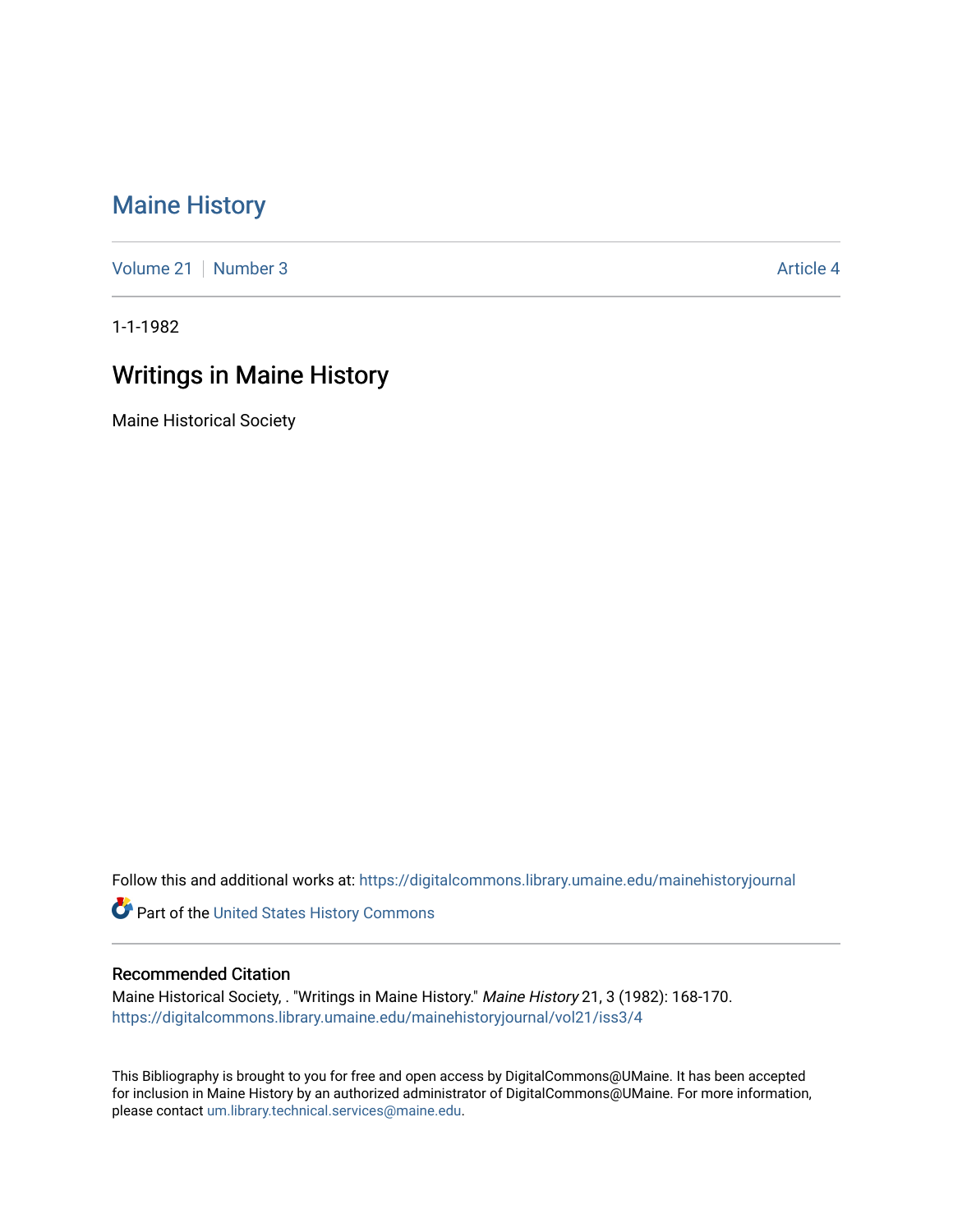## WRITINGS IN MAINE HISTORY

- Anderson, Mazie B. "Life on the Bounding Main." [Lighthouse on Petit Manan] *Down East*, Vol. 28, No. 5, December 1981.
- Bangs, Lucille S. "Memories of Growing up in a Small Maine Town." [Phillips, Me.] *Lewiston Journal Magazine*, November 7, 1981.
- Barrett, Alfred. "Maine Boy Knighted by King." [Sir William Phipps] *Lewiston Journal Magazine*, January 2, 1982.
- Barrett, Alfred. "The Sea Fight off Monhegan Island." *[Boxer and Enterprise] Maine Life,* December 1981.
- Barrette, Roy. "Christmas on Naskeag Point." Down East, Vol. 28, No. 5, December 1981.
- Barry, William David and McKibben, Gael May. "Women Pioneers in Maine Painting."*BitterSweet,* Vol. 5, No. 2, Winter 1981.
- Caldwell, Bill. *Islands of Maine: Where America Really Began.* Portland, Me.: Guy Gannett Publishing Co., 1981. 241, 11 pages.
- Cohen, William Sebastian. *Roll Call: One Year in the United States Senate.* New York: Simon and Schuster [1981]. 344 pages.
- Cooper, Peter. "The Theater in Bar Harbor's Changing World." *Salt Journal oj New England Culture*, Vol. 5, No. 3, Winter 1982.
- Day, Gordon M. *The Identity oj the St. Francis Indians.* Ottawa: National Museums of Canada, 1981. vi, 157 pages.
- Dominic, Randy. "The Rebels Are Coming! The Rebels Are Coming! Or: How the Forts of Portland Harbor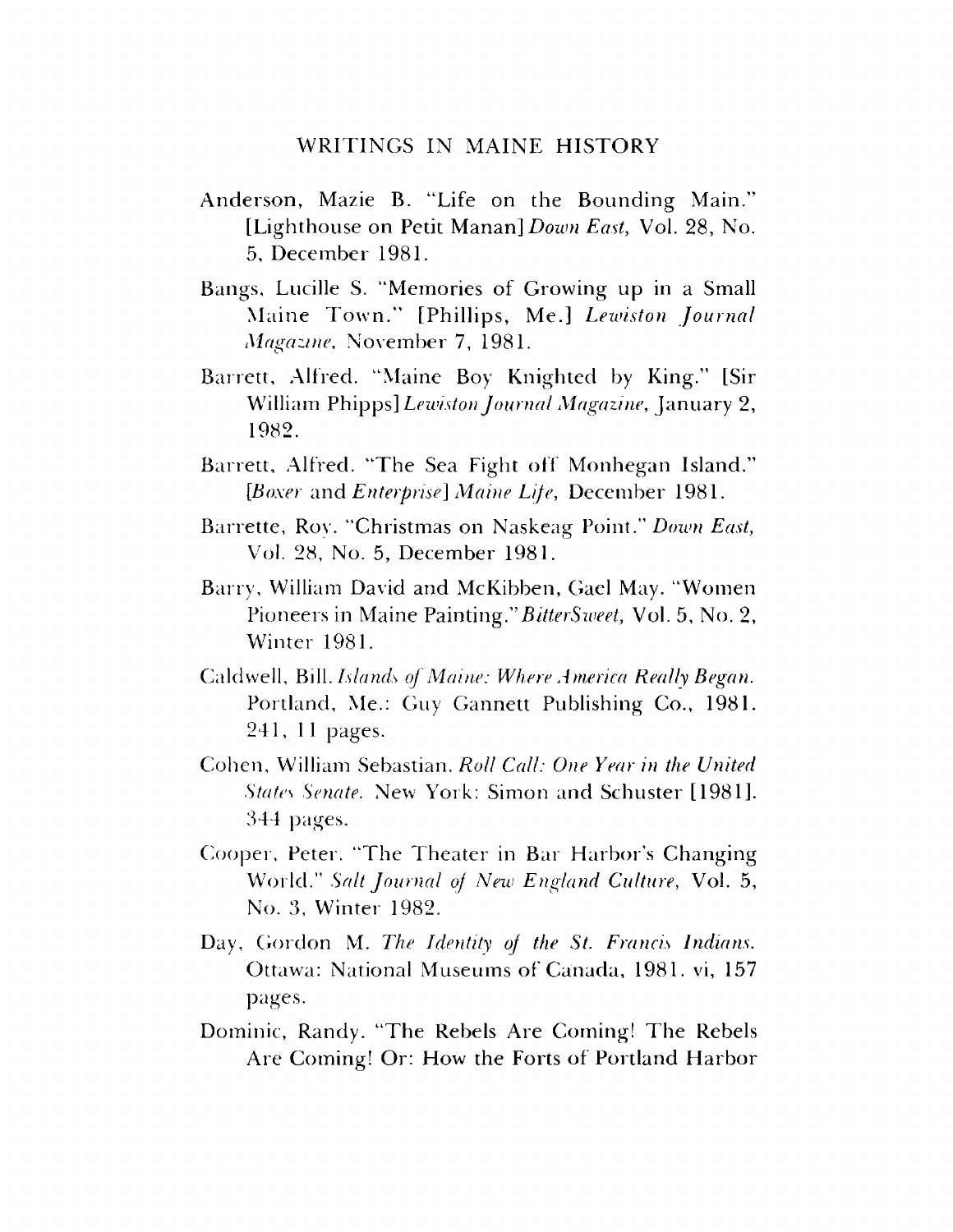Missed the Only Opportunity to Prove Their Worth." *Greater Portland,* Vol. 26, No. 4, Winter 1982.

- Faibisy, John D. "The Greening of A. Crabtree: The Downeast Adventures of a Revolutionary Privateersman." *American Neptune,* Vol. 42, No. 1, January 1982.
- Free Hand, Julianna. *A Seafaring Legacy: The Photographs*, *Diaries*, *Letters and Memorabilia of a Maine Sea Captain and His Wife*, *1859-1908,* New York: Random House [1981]. 210 pages.
- Gage, Wallace M. *Fish, Ships and Quarry Chips*, *Being an Account of the Life and Times of Eureka Lodge, No. 84, AF* £5? *AM of Tenants Harbor*, *Maine*, *1856-1981.* [N.p.] 1981. 148 pages.
- Guptill, Nathaniel M. "I Remember: My Father and the Seacoast Mission." [Orville J. Guptill, b. 1875] *Down East,* Vol. 28, No. 5, December 1981.
- Hakola, John W. *Legacy of a Lifetime: The Story of Baxter State Park.* [Woolwich, Me.] TBW Books [1981], xviii, 424 pages.
- Healy, Mary Lou. "Pioneer Kite Man of Maine." [Charles Lamson] *Maine Life,* January/February 1982.
- Jakeman, Adelbert M. "David McCord, Poet, Has Close Ties with Maine." Lewiston Journal Magazine, November 14, 1981.
- Jordan, Eloise M. "Joshua Chamberlain: One of Maine's Greatest *Wien." Lewiston Journal Magazine,* January 9, 1982.
- Kirk, Geneva. "Lewiston's Two City Buildings." *Lewiston Journal Magazine,* November 7, 1981.
- Labbie, Edith S. "William Ladd —Apostle of Peace." *Maine Life,* December 1981.